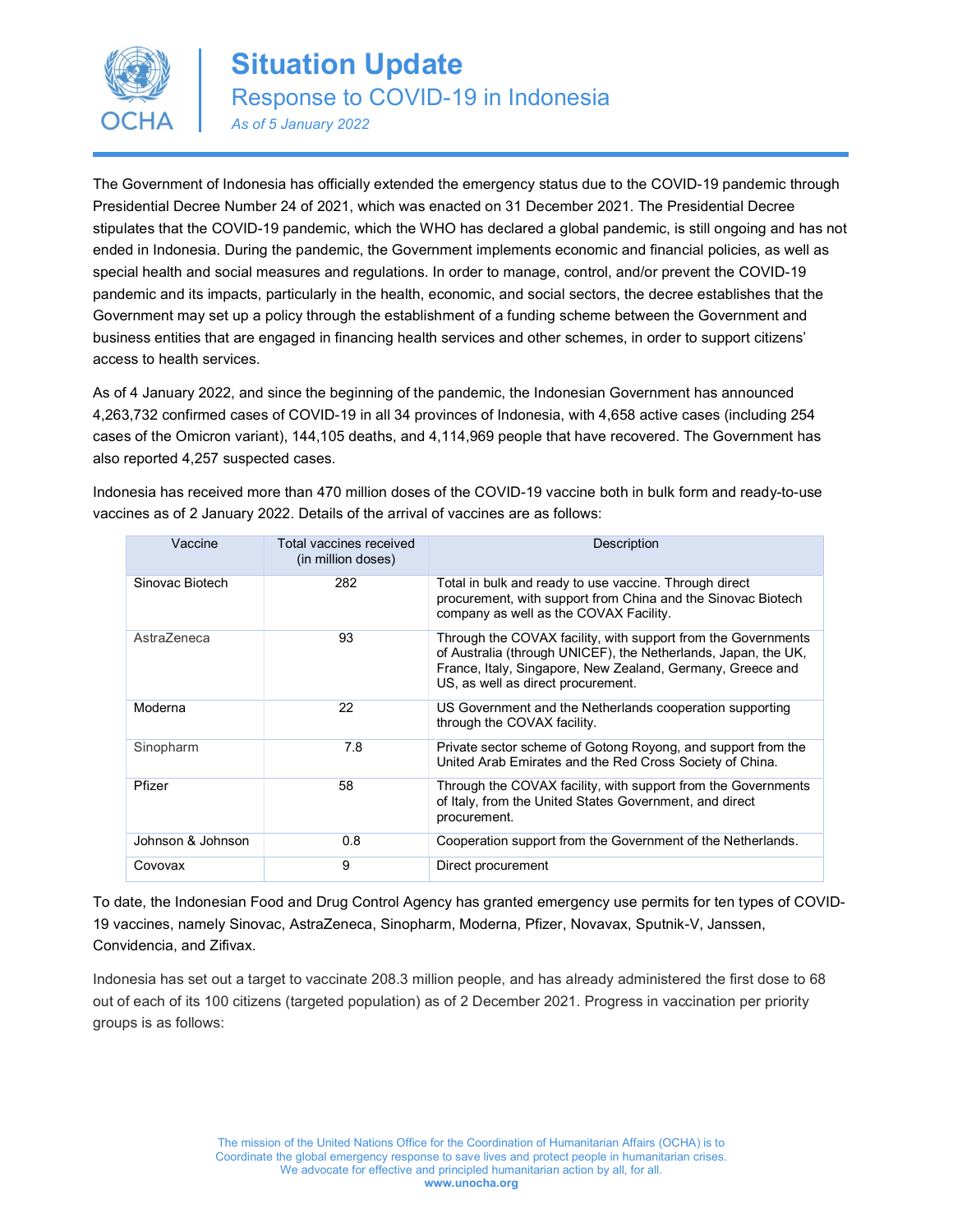| Priority groups              | Progress - 1 <sup>st</sup> dose<br>Target |                                                                           | Progress - 2 <sup>nd</sup> dose |  |
|------------------------------|-------------------------------------------|---------------------------------------------------------------------------|---------------------------------|--|
| Elderly                      | 21.5 million                              | 14.4 million (66.7%)                                                      | 9.1 million (42.1%)             |  |
| Vulnerable people and public | 141.2 million                             | 98 million (69.4%)                                                        | 63.5 million (45%)              |  |
| Children 12-17 years         | 26.7 million                              | 22.8 million (85.3%)                                                      | 17.1 million (64.2%)            |  |
| Public servants              | 17.3 million                              | First and second dose have reached >100%                                  |                                 |  |
| Medical workers              | 1.4 million                               | First and second dose have reached >100%,<br>Booster: 1.3 million (87.7%) |                                 |  |

The National Commission for Post-Immunization Adverse Events (Komnas KIPI) has indicated that there were 363 serious reports of Adverse Events Following Immunization (AEFI) in all provinces in Indonesia as of 30 November 2021, but so far there have been no fatality cases due to COVID-19 vaccination.

The Coordinating Minister for Maritime Affairs and Investment on 3 January 2022 announced a shortened duration of quarantine for Indonesian Citizens (WNI) and Foreign Citizens (WNA) who enter Indonesia from abroad – the new quarantine duration ranges from 7 to 10 days. Previously, the National Task Force for COVID-19 Response issued Decree Number 1 of 2022 on 1 January 2022 concerning Entry Points, Quarantine Places, and RT-PCR Obligations for Indonesian Travelers. This decision replaces Decree Number 16 of 2021. There are nine Entry Points into Indonesian territory, namely Soekarno Hatta Airport; Juanda Airport in East Java; Sam Ratulangi Airport in North Sulawesi; Batam Port and Tanjungpinang Ports in the Riau Archipelago; Nunukan Port in North Kalimantan; Aruk and Entikong Cross-Border Posts (PLBN) in West Kalimantan; and the Motaain PLBN in East Nusa Tenggara.

Quarantine accommodations for Jakarta are available at Wisma Atlet Pademangan, Wisma Atlet Kemayoran COVID-19 Makshift Hospital, Nagrak Cilincing Flats, and Pasar Rumput Manggarai Flats. In addition, 135 hotels in Jakarta are also available for quarantine purposes. Earlier, the Minister of Home Affairs issued Circular No. 440/7183/SJ regarding the Prevention and Control of the Omicron Variant of COVID-19 and Enforcement of the Use of PeduliLindungi Applications on 21 December 2021.

The Minister of Education, Culture, Research and Technology, the Minister of Religious Affairs, the Minister of Home Affairs, and the Minister of Health have issued a Joint Decree (SKB) of the Four Ministers concerning Limited Faceto-face Learning (PTM) on 21 December 2021. The Joint Decree provides clearer and more detailed regulation to the limited PTM implementation, while keeping the health and safety of the school community as a top priority. The implementation of limited PTM is determined by the Regional Community Activity Restrictions (PPKM) policy and vaccination coverage for educators and education personnel, as follows:

| Regional condition | 2nd dose vaccination for<br>teachers and education<br>personnel | 2nd dose<br>vaccination for<br>elderly | Capacity     | Frequency       | <b>Duration</b> |
|--------------------|-----------------------------------------------------------------|----------------------------------------|--------------|-----------------|-----------------|
| <b>PPKM I-II</b>   | $>80\%$                                                         | $>50\%$                                | 100%         | Full school day | Max. 6 hours    |
|                    | 50-79%                                                          | 40-50%                                 | 50%          | Full school day | Max. 6 hours    |
|                    | $< 50\%$                                                        | $<$ 40%                                | 50%          | Full school day | Max. 4 hours    |
| <b>PPKM III</b>    | $>40\%$                                                         | $>10\%$                                | 50%          | Full school day | Max. 4 hours    |
|                    | $~40\%$                                                         | < 10%                                  | Online fully |                 |                 |
| <b>PPKM IV</b>     |                                                                 |                                        | Online fully |                 |                 |
| Special regions /  |                                                                 |                                        | 100%         | Full school day | Max. 6 hours    |
| disadvantaged,     |                                                                 |                                        |              |                 |                 |
| secluded and       |                                                                 |                                        |              |                 |                 |
| outermost areas    |                                                                 |                                        |              |                 |                 |

The temporary suspension of limited PTM for 14 x 24 hours is set to happen, should there be clustered COVID-19 transmission, with above 5% positivity rate of ACF (active case finding), and residents of the school who are included